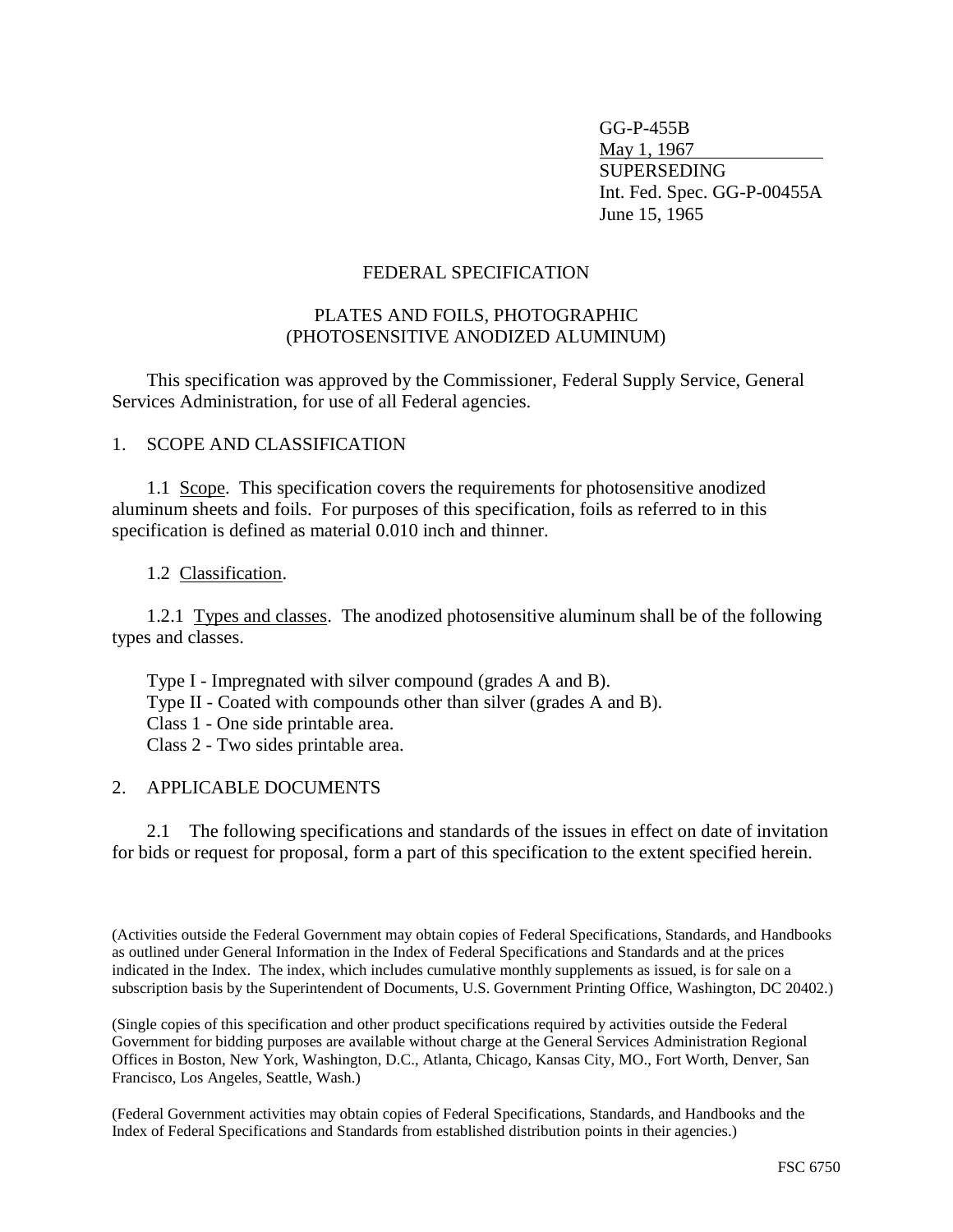#### Federal Specifications

| $P-C-437$<br>$QQ-A-250/lb$<br>TT-S-735<br><b>CCC-T-191</b><br>PPP-B-636<br>$PPP-T-60$ | $\overline{\phantom{a}}$<br>$\overline{\phantom{a}}$<br>$\qquad \qquad -$ | Cleaning Compound, High Pressure (Steam) Cleaner<br>Aluminum Alloy 1100, Plate and Sheet<br><b>Standard Test Fluids: Hydrocarbon</b><br><b>Textile Test Methods</b><br>Box, Fiberboard<br>Tape, Pressure-Sensitive Adhesive, Waterproof, for<br>Packaging and Sealing |
|---------------------------------------------------------------------------------------|---------------------------------------------------------------------------|-----------------------------------------------------------------------------------------------------------------------------------------------------------------------------------------------------------------------------------------------------------------------|
| <b>Federal Standards</b>                                                              |                                                                           |                                                                                                                                                                                                                                                                       |
| Fed. Std. 123<br>Fed. Test Method Std.<br>No. 151                                     | $\overline{\phantom{a}}$                                                  | Marking for Domestic Shipment (Civilian Agencies)<br><b>Metals</b> ; Test Methods                                                                                                                                                                                     |
| <b>Military Specifications</b>                                                        |                                                                           |                                                                                                                                                                                                                                                                       |
| $MIL-P-116$<br>MIL-J-5161<br>MIL-C-25769                                              | $\overline{\phantom{a}}$<br>$\qquad \qquad -$<br>$\overline{\phantom{a}}$ | Preservation, Methods of<br>Jet Fuel, Referee<br>Cleaning Compound, Aircraft Surface, Alkaline<br>Waterbase                                                                                                                                                           |
| <b>Military Standards</b>                                                             |                                                                           |                                                                                                                                                                                                                                                                       |
| MIL-STD-105                                                                           |                                                                           | Sampling Procedures and Tables for Inspection by<br><b>Attributes</b>                                                                                                                                                                                                 |
| MIL-STD-129                                                                           |                                                                           | Marking for Shipment and Storage                                                                                                                                                                                                                                      |

(Copies of Military Specifications and Standards required by contractors in connection with specific procurement functions should be obtained from the procuring activities or as directed by the contracting officer.)

#### 3. REQUIREMENTS

3.1 Materials. The photosensitive aluminum plates and foils procured in accordance with this specification shall meet all the requirements and tests specified herein. The base material shall be composed of high grade aluminum alloy in accordance with QQ-A-260/lb except that 1/8 inch material may be Alcoa CB-76F, or equal, when greater strength is required. The working surface shall contain no broken areas, surface defects, or other defects of manufacture which would impair image quality. Where there is no specific reference herein to grades A or B, the requirements shall apply to either grade.

3.1.1 Anodic layer thickness. The anodic layer thickness of the photosensitive anodized aluminum plates furnished under this specification shall be  $0.0015 \pm 0.0001$  inches. The anodic layer thickness photosensitive aluminum foils shall be  $0.00035 \pm 0.0001$  inches. The anodic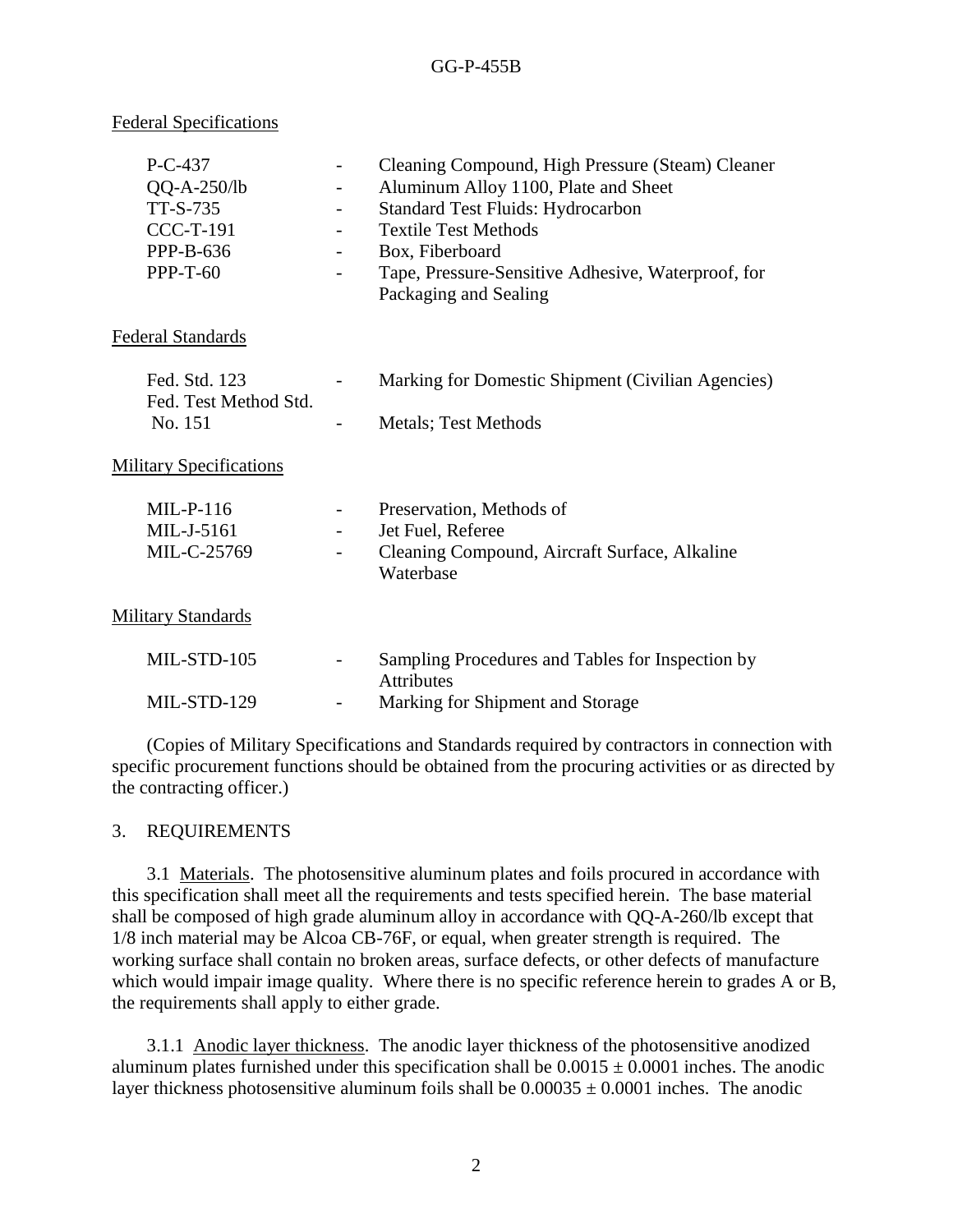layer thickness for plate and foils shall be measured in accordance with 1.3.1.1 and 1.3.1.2 as applicable.

## 3.2 Dimensions.

3.2.1 Thickness. Thickness of the aluminum plates and foils shall be in accordance with the aluminum industry standards as listed in table I. The thickness of the plates and foils shall be measured in accordance with 4.3 (see 6.2).

3.2.2 Width and length. Unless otherwise specified in the order or invitation for bids the photosensitive aluminum plates and foils shall be furnished in the widths and lengths shown in table II (see 6.2).

3.3 Processing. The photosensitive aluminum plates and foils specified herein shall be handled, exposed and processed in accordance with the manufacturer's instructions, in commercially known and readily available chemicals.

3.4 Sealing. When required and applicable, sealing of photosensitive plates and foils shall be accomplished in accordance with the manufacturer's instructions.

3.5 Resolution. Types I and II, Grade A photosensitive aluminum shall be capable of resolving not less than 150 lines per millimeter. Grade B photosensitive aluminum shall be capable of resolving not less than 25 lines per millimeter. Resolution shall be measured in accordance with 1.1.

3.6 Flexibility. There shall be no flaking, chipping, peeling, or significant loss, or degradation of the image when tested as specified in 4.5. Crazing of the anodic layer is permissible.

| ABL. |
|------|
|------|

| Thickness | Tolerance | Thickness | Tolerance |
|-----------|-----------|-----------|-----------|
| (inches)  | (inches)  | (inches)  | (inches)  |
| .003      | ± 0.0003  | .202      | ± 0.0020  |
| .005      | ± 0.0005  | .032      | ± 0.0020  |
| .008      | ± 0.0015  | .063      | ± 0.0030  |
| .012      | ± 0.0015  | .125      | ± 0.0045  |

Squareness of plates and foils shall be  $90^{\circ} \pm 1^{\circ}$ .

## TABLE II

| Size           | Tolerance     |           |  |
|----------------|---------------|-----------|--|
| (inches)       | Each (inches) | Dimension |  |
| 4 x 5          | $\pm$ 1/16    |           |  |
| 8 x 10         | ± 1/16        |           |  |
| $10 \times 12$ | $\pm$ 1/16    |           |  |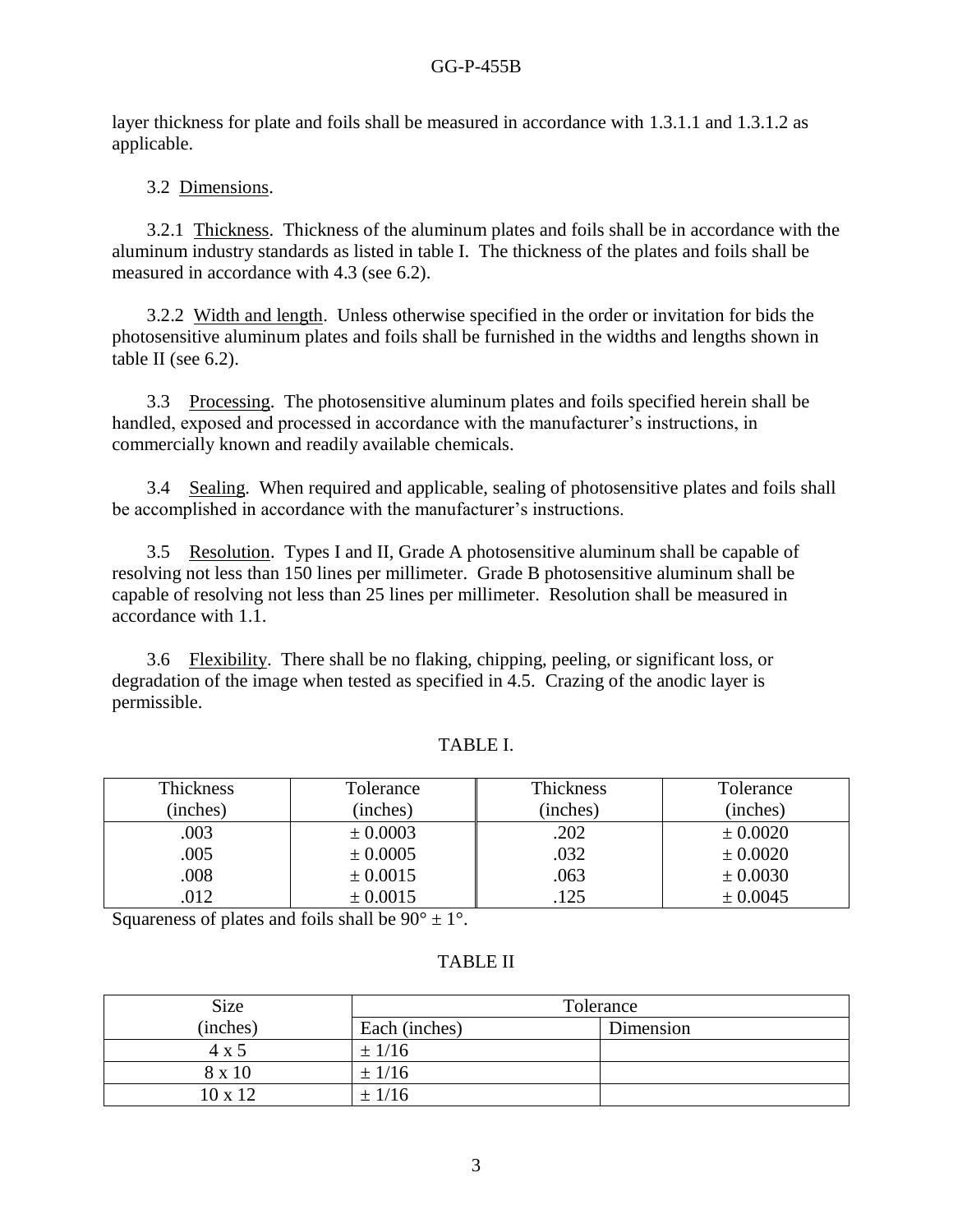| $10 \times 14$ | $±$ 1/8                                |
|----------------|----------------------------------------|
| 12 x 12        | $±$ 1/8                                |
| 12 x 24        | $±$ 1/8                                |
| 18 x 24        | $±$ 1/8                                |
| 20 x 24        | $±$ 1/8                                |
| 24 x 36        | $±$ 1/8                                |
| $10 \times 12$ |                                        |
| $12 \times 20$ |                                        |
| 18 x 24        | Shall be oversize by at least 3/8 inch |
| $20 \times 24$ | from the respective printable area *   |
| 24 x 30        |                                        |
| $24 \times 40$ |                                        |

\*Printable area tolerance on individual plates shall be not more than 1/16 inch.

#### 3.7 Permanency.

3.7.1 Abrasion resistance, types I and II. Grade A photosensitive anodized aluminum plates and foils shall show no pronounced image loss, degradation, or reduced readability when subjected to not less than 7000 cycles of an abrading wheel. Grade B photosensitive anodized aluminum plates and foils shall show no pronounced image loss, degradation, or reduced readability when subjected to 200 cycles of an abrading wheel. Abrasion resistance shall be tested in accordance with 4.6.

3.7.1.1 Acid corrosion. Types I and II photosensitive anodized plates and foils, sealed in accordance with the manufacturer's instructions, shall show no softening or deterioration of the anodic layer and no image loss or degradation when tested as specified in 4.7.

3.7.1.2 Heat resistance. There shall be no impairment of abrasion resistance of the anodic layer and no legibility loss or degradation when grade A photosensitive anodized aluminum plates and foils are subjected to a temperature of 1000 °F. Grade B photosensitive anodized aluminum plates and foils shall show no legibility loss or degradation when subjected to a temperature of not less than 250 °F. All photosensitive plates and foils specified herein shall be tested for heat resistance in accordance with 4.8. Slight crazing of the anodic layer will be permissible.

3.7.1.3 Salt spray corrosion. Prolonged exposure to salt spray shall have no deleterious effect on grade A and grade B photosensitive plates and foils, anodic layer or image. Slight discoloration or fading may be permissible on grade B plates and foils only. The plates and foils shall be tested for salt spray corrosion in accordance with method 811.1 of Fed. Test Method Std. No. 151 (see 4.9).

3.7.1.4 Accelerated light and weather resistance. When tested in accordance with 4.10, image permanence of grades A and B photosensitive plates and foils shall not be affected and there shall be no pronounced deterioration of legibility.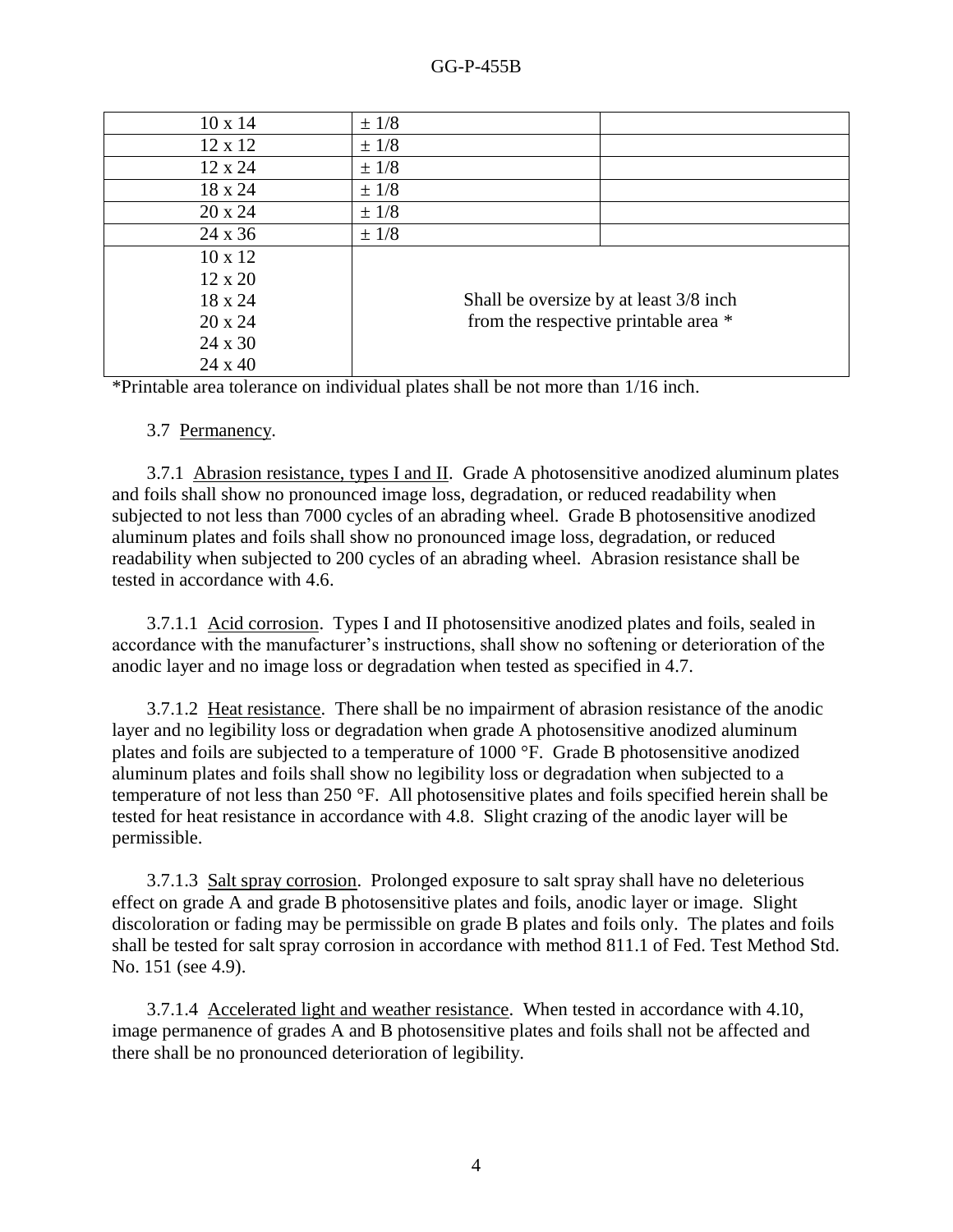3.7.1.5 Accelerated oxygen aging. When tested in accordance with 4.11 the image surface shall show no signs of discoloration or legibility.

3.7.1.6 Oven aged fog. There shall be no serious loss of legibility and the clear areas shall show no fog when tested as specified in 4.12.

3.7.1.7 Stain resistance. All photosensitive aluminum plates and foils specified herein shall be stain resistant. The plates and foils shall meet the test for stain resistance specified in 4.13.

3.7.1.8 Cleaning resistance. When tested in accordance with 4.14 the photosensitive aluminum plate and foils and the image surface shall show no deleterious effects as a result of the test.

3.7.1.9 Low temperature resistance (cryogenic). The photosensitive plates and foils shall be able to withstand a minimum of minus 50 °F without any deleterious effect on the base materials and without any image fad, loss or impairment (4.15).

3.7.10 Organic solvents resistance. The anodic layer shall not be dissolved or softened by organic solvents when tested as specified in 4.16. The image surface shall show no staining or noticeable fade or loss. The photosensitive aluminum plates and foils shall meet the specified test in each of the following solvents.

| TT-S-735 hydrocarbon fluid          | MIL-L-5161 turbine and jet fuel |
|-------------------------------------|---------------------------------|
| JP-4 fuel                           | Kerosene                        |
| Gasoline                            | Motor oil (high detergent)      |
| Motor oil (drained from crank case) | Ethyl amyl ketone               |
| Ethyl acetate                       | Xylol                           |
| Mineral spirits                     | Acetone                         |
| Ethyl alcohol                       | Chloroform                      |
| Carbon tetrachloride                | <b>Toluol</b>                   |
| Methyl ethyl ketone                 | Heptaue                         |
| Turpentine                          | Trichlorethylene                |
|                                     |                                 |

3.8 Expiration date. Unless otherwise specified, the expiration date of the photosensitive aluminum plates and foils, from date of shipment, shall be no less than two years when stored in the original unopened packages in a room maintained at a temperature of  $68 \pm 2$  °F and at a relative humidity of  $50 \pm 2$  percent.

3.9 Uniformity of characteristics. Uniformity of physical and photosensitive characteristics among specimens of the same manufacture and coating number, and among different manufacturing lots of a given type, shall be maintained within the closest practical limits.

### 4. QUALITY ASSURANCE PROVISIONS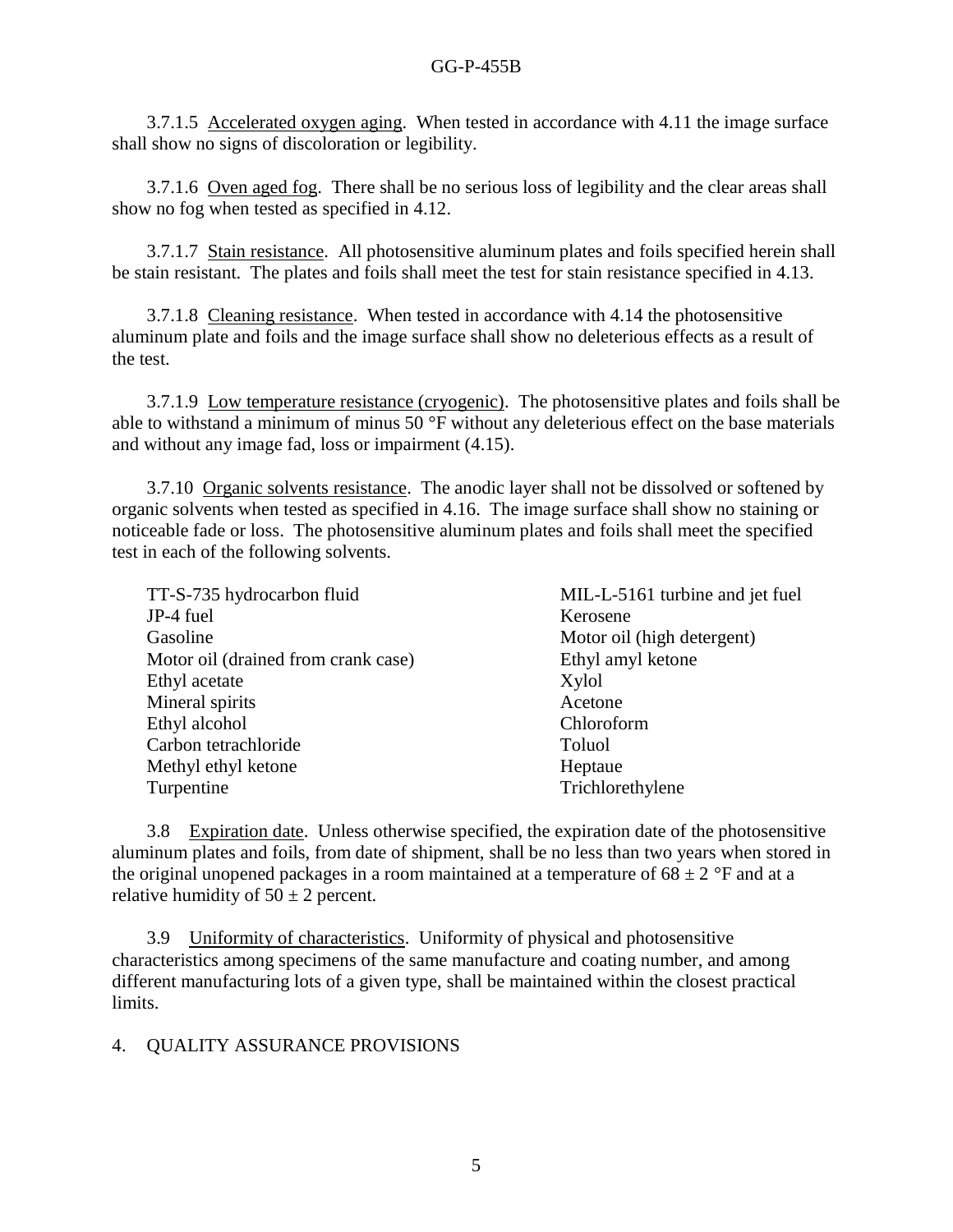4.1 Responsibility for inspection. Unless otherwise specified in the contract or purchase order, the supplier is responsible for the performance of all inspection requirements as specified herein. Except as otherwise specified, the supplier may utilize his own facilities or any commercial laboratory acceptable to the Government. The Government reserves the right to perform any of the inspections set forth in the specification where such inspections are deemed necessary to assure supplies and services conform to prescribed requirements.

4.2 Sampling for inspection and acceptance. Unless otherwise specified, sampling for inspection and acceptance shall be performed in accordance with the provisions set forth in MIL-STD-105. The manufacturer's sampling and inspection procedures may be utilized providing such sampling and inspection methods will assure quality equal to or better than that obtained by the following provisions set forth in MIL-STD-105, and provided the manufacturer's methods have been approved by the procuring activity. For purposes of sampling, an inspection lot shall consist of all material of the same type submitted for delivery at one time.

4.2.1 Inspection of materials and components. In accordance with 4.1 above, the supplier is responsible for insuring that materials and components used were manufactured, tested, and inspected in accordance with the requirements of reference subsidiary specifications and standards to the extent specified, or if none, in accordance with this specification. In the event of conflict, this specification shall govern.

## 4.2.2 Inspection and quality of the end item.

4.2.2.1 Quality of the end item. The quality of the end item is the manufacturer's responsibility and can be determined by either of the means of inspection and sampling set forth in 1.2. However, the quality of the end item must be equal or better than the quality obtained by the requirements set forth in the following paragraphs.

4.2.2.1.1 Examination of the end item. Examination of the end item shall be made in accordance with the classification of defects, inspection levels, and acceptable quality levels (AQLs specified in 4.2.2.1.6). The lot size for determining the sample size in accordance with MIL-STD-105 shall be expressed in units of packages of photosensitive aluminum plates and foils for examination under 4.2.2.1.2, 4.2.2.1.3, and 4.2.2.1.4 and may be performed at any points immediately prior to or during the packaging operation.

4.2.2.1.2 Examination of the end item for defects in appearance and workmanship. The sample unit for this examination shall be photosensitive aluminum plate or foil. Not more than one sample, in each thickness, shall be drawn from the manufacturing or sensitizing run. The sample shall be drawn at random immediately after the sensitizing operation.

| Examine                    | Defect                                                                                                        |
|----------------------------|---------------------------------------------------------------------------------------------------------------|
| Appearance and workmanship | Plates or foils not completely or evenly covered with<br>photosensitive layer. Plates contain scuffs, gouges, |
|                            | scratches, cuts, cracks, foreign matter, or abrasions on<br>the coated surface.                               |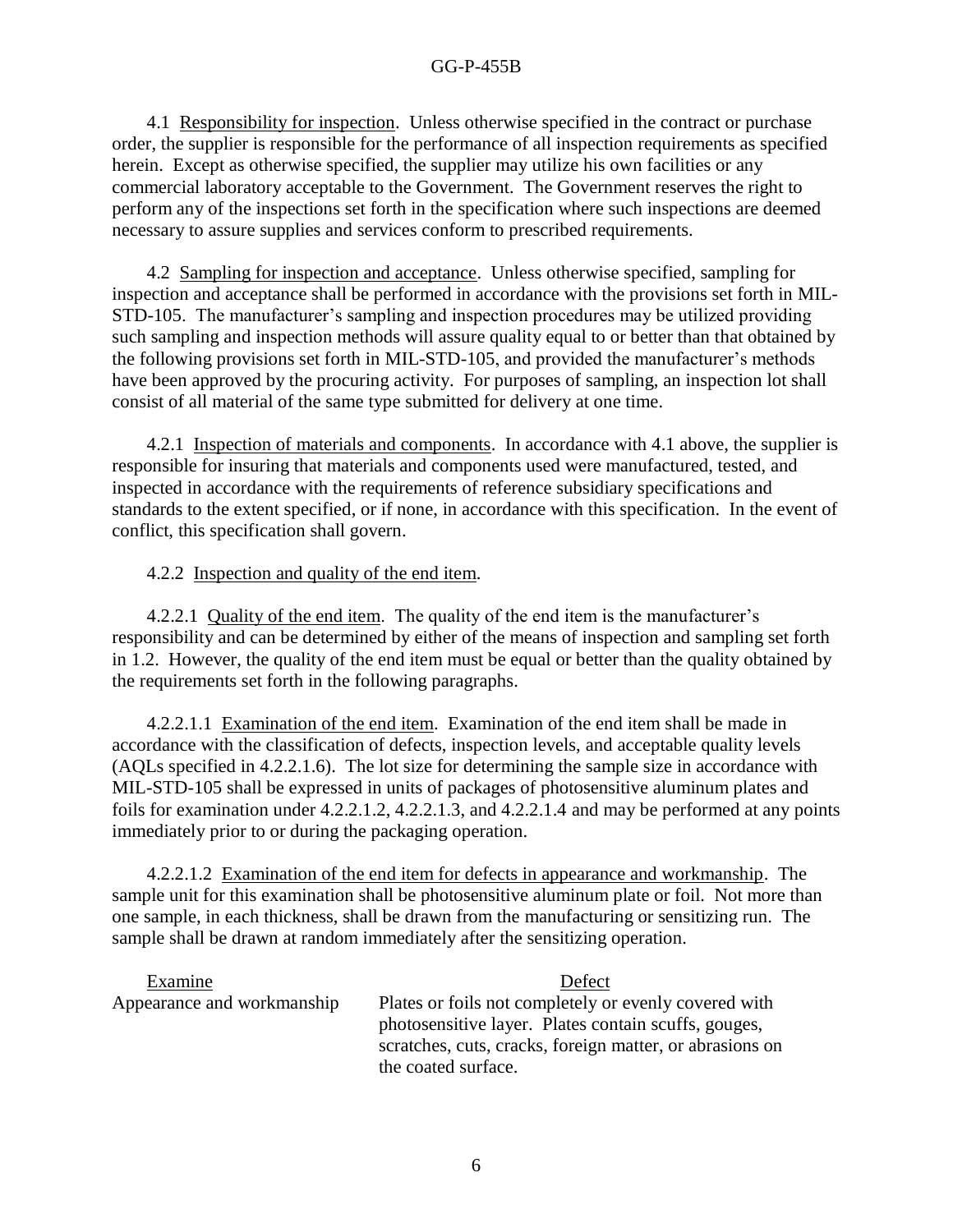4.2.2.1.3 Examination of the end item for dimensional defects. The sample unit for this examination shall be one sensitized plate or foil, as applicable. The sample unit shall be drawn immediately after the cutting operation.

Examine Defect Physical dimensions Length or width varies by more than that specified in table II. Plates or foils not cut square (table I).

4.2.2.1.4 Examination of the end item for defects in plate or foil constructions and count of plates. The sample unit for the examination shall be one package of plates or foils, as applicable. The sample unit shall be drawn immediately after the pouching or packaging operations.

| Examine                    | Defect                                                                 |
|----------------------------|------------------------------------------------------------------------|
| Plates and foils           | Plates or foils cracked, broken, scratched, mutilated or bent.         |
| Count per pouch or package | Number of plates or foils per pouch or package less than<br>specified. |

4.2.2.1.5 Examination for preparation of delivery. An examination will be made to determine that marking, materials, workmanship, contents, and weights comply with the requirements of section 5 of this specification. Defects will be scored in accordance with the classification below. The sample unit shall be one shipping container, fully packaged, selected just prior to the closing operation. Shipping containers fully prepared for delivery shall be examined for closure defects. The lot size shall be the number of shipping containers fully prepared for delivery submitted for acceptance at one time.

| Examine                    | Defect                                                                                                            |
|----------------------------|-------------------------------------------------------------------------------------------------------------------|
| Packaging and preservation | Not as specified, not in accordance with contract                                                                 |
| as applicable              | requirements. Not unit wrapped and packaged as specified.                                                         |
| Packing                    | Unit packages not uniform.                                                                                        |
|                            | Containers of improper construction.                                                                              |
|                            | Not packed as specified.                                                                                          |
|                            | Packaging material not as specified; closures not                                                                 |
|                            | accomplished by specified or required methods or materials.                                                       |
|                            | Number of boxes or packages per carton less than indicated.                                                       |
| <b>Markings</b>            |                                                                                                                   |
| (interior and exterior)    | Interior markings not correct color.                                                                              |
|                            | Data not in accordance with contract specifications, labels<br>(when used) not properly attached.                 |
|                            | Labels or markings illegible, incorrect, incomplete, omitted,<br>or not in accordance with contract requirements. |
| Weight                     |                                                                                                                   |
| (Interior and exterior)    | Gross weight exceeds contract requirements.                                                                       |

4.2.2.1.6 Inspection levels and acceptable quality levels (AQL's) for examinations. The inspection levels for determining the sample size, and the acceptable quality levels (AQL's) expressed in defects per 100 units shall be as follows: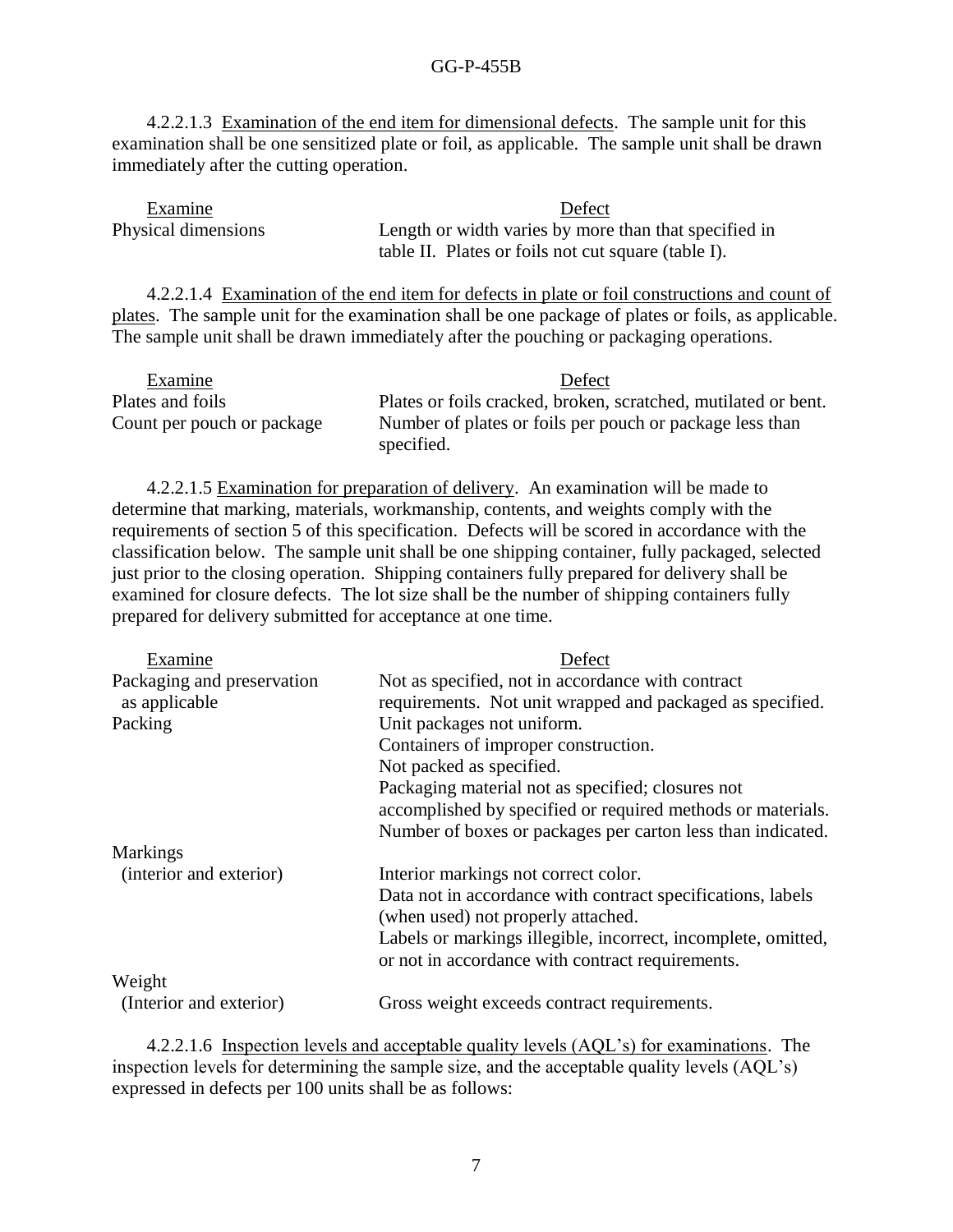| Examination paragraph | Inspection level |     |
|-----------------------|------------------|-----|
| 4.2.2.1.1             |                  | 10  |
| 4.2.2.1.2             | $S-3$            | 2.5 |
| 4.2.2.1.3             | $S-2$            | 2.5 |
| 4.2.2.1.4             | S-4              |     |

4.2.3 Testing of the end item. Testing of the end item shall be conducted in accordance with table III for the characteristics as indicated therein. The sample unit, as referenced herein is defined as the amount of material required to perform all tests at one time. Samples for testing the physical characteristics may be drawn at any point after the emulsion or coating operation. Samples for the remaining tests may be drawn at any point not sooner than immediately prior to the beginning of the packaging operation.

4.2.3.1 All tests specified herein which require an image shall have the image created by the contact printing of a good quality line cut negative of printed copy onto the sample plate and then processed in accordance with manufacturer's instruction.

4.3 Thickness. The thickness of the plates and foils shall be measured with a thickness gauge or micrometer caliper which is capable of measuring thickness accurately to 0.001 inch. All thickness tests shall be conducted on a fully processed plate, 4 by 5 inches or larger. The thickness shall be measured in five different areas of the plate and the average computed (see 3.2.1). Thickness shall not exceed the limits shown in table I.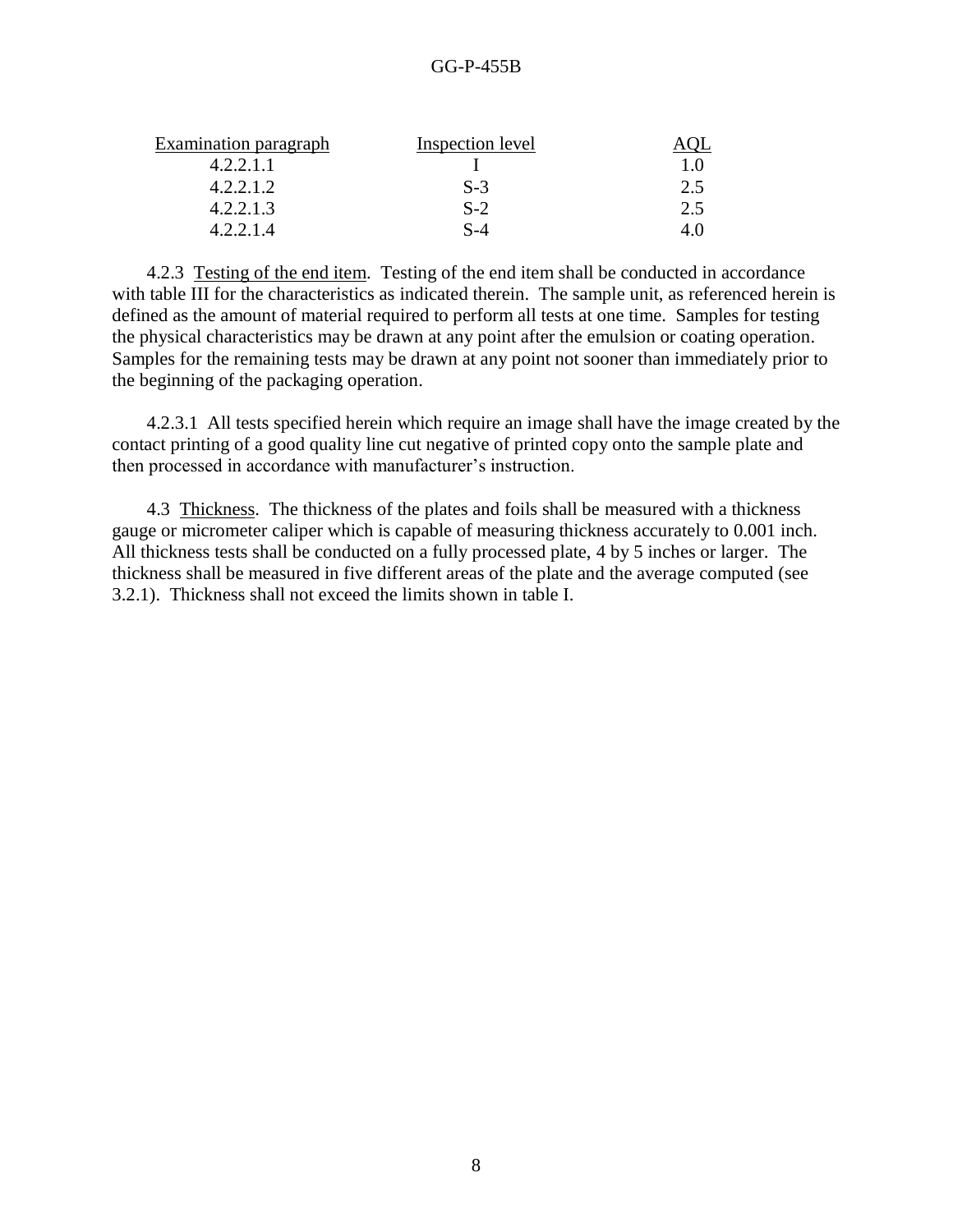|                      | Specification |             | Requirement      |       | No. of         | Results | Reported        |
|----------------------|---------------|-------------|------------------|-------|----------------|---------|-----------------|
| Characteristics      | reference     |             | applicable to    |       | per            | pass    | As              |
|                      | Req.          | <b>Test</b> | Indiv.           | Lot   | sample         | or fail | numerically     |
|                      |               | method      | Unit             | Aver. | unit           |         | to nearest      |
| <b>Thickness</b>     | 3.2.1         | 4.3         | X                |       | 5              | $-$     | .0001 in.       |
| Anodic layer         |               |             |                  |       |                |         |                 |
| thickness            | 3.1.1         | 4.3.1 $&$   | X                |       | $\overline{2}$ |         | .0001 in.       |
|                      |               | 4.3.1.2     |                  |       |                |         |                 |
| Processing           | 3.3           | $-$         | $\mathbf X$      | $-$   | $-$            | $-$     | Visual          |
| Resolution           | 3.5           | 4.4         | X                | --    | 3              | $-$     | Lines MM        |
| Flexibility          | 3.6           | 4.5         | X                |       | $\mathbf{1}$   | $-$     | Visual          |
| Abrasion resistance  | 3.7.1         | 4.6         | $\mathbf X$      | $-1$  | $\mathbf{1}$   | $-1$    | Cycle           |
| Acid corrosion       | 3.7.1.1       | 4.7         | X                | $-$   | 1              | --      | Visual          |
| Heat resistance      | 3.7.1.2       | 4.8         | X                | $-$   | $\mathbf{1}$   | $-$     | $\rm ^{\circ}F$ |
| Salt spray corrosion | 3.7.1.3       | 4.9         | $\mathbf X$      | $-$   | $\overline{2}$ | $-$     | Hour            |
| Accelerated light    |               |             |                  |       |                |         |                 |
| and weather          |               |             |                  |       |                |         |                 |
| resistance           | 3.7.1.4       | 4.10        | X                | $-$   | $\overline{2}$ | $-$     | Visual          |
| Accelerated oxygen   |               |             |                  |       |                |         |                 |
| Aging                | 3.7.1.5       | 4.11        | X                |       | $\mathbf{2}$   |         | Hour            |
| Oven aged fog        | 3.7.1.6       | 4.12        | $\mathbf X$      | --    | $\mathbf{1}$   |         | Visual          |
| Stain resistance     | 3.7.1.7       | 4.13        | $\boldsymbol{X}$ | $-$   | $\overline{4}$ | $-$     | No fading       |
| Cleaning resistance  | 3.7.1.8       | 4.14        | $\mathbf X$      | $-$   | $\overline{4}$ | $-$     | Visual          |
| Low temperature      |               |             |                  |       |                |         |                 |
| resistance           | 3.7.1.9       | 4.1.5       | X                | --    | $\mathbf{1}$   | $-1$    | Visual          |
| Organic solvents     |               |             |                  |       |                |         |                 |
| resistance           | 3.7.1.10      | 4.1.6       | X                | $-1$  | $\mathbf{1}$   | $-1$    | Visual          |

### TABLE III

4.3.1 Measurement of the anodic layer thickness of photosensitive anodized aluminum foil. A Light-Section microscope, non-destructive coating thickness tester consisting of a microscope with built-in illuminating device, coaxial coarse and fine adjustment, built-in measuring eye piece 16X, pair of objectives for 200X total magnification, pair of objectives for 400X total magnification, stand with stage plate and extension piece for observing test piece in longitudinal direction, or instrumentation of equivalent accuracy shall be used to determine the thickness of the anodic layer. Determination of the true thickness of the anodic layer shall be done in accordance with the instructions for the use of the Light-Section microscope or other instrumentation of equivalent accuracy used. The true thickness of the anodic layer shall be based on refractive index 1.60 (see 6.2).

4.3.1.1 Measurement of the anodic layer thickness of photosensitive anodized aluminum plates. A Dermitron non-destructive coating thickness tester, model D-5 or an instrument of equivalent accuracy shall be used to determine the thickness of anodic layer of photosensitive anodized aluminum plates. Determinations for the thickness of the anodic layer shall be done in accordance with the instructions for the use of the Dermitron model D-5 as covered in the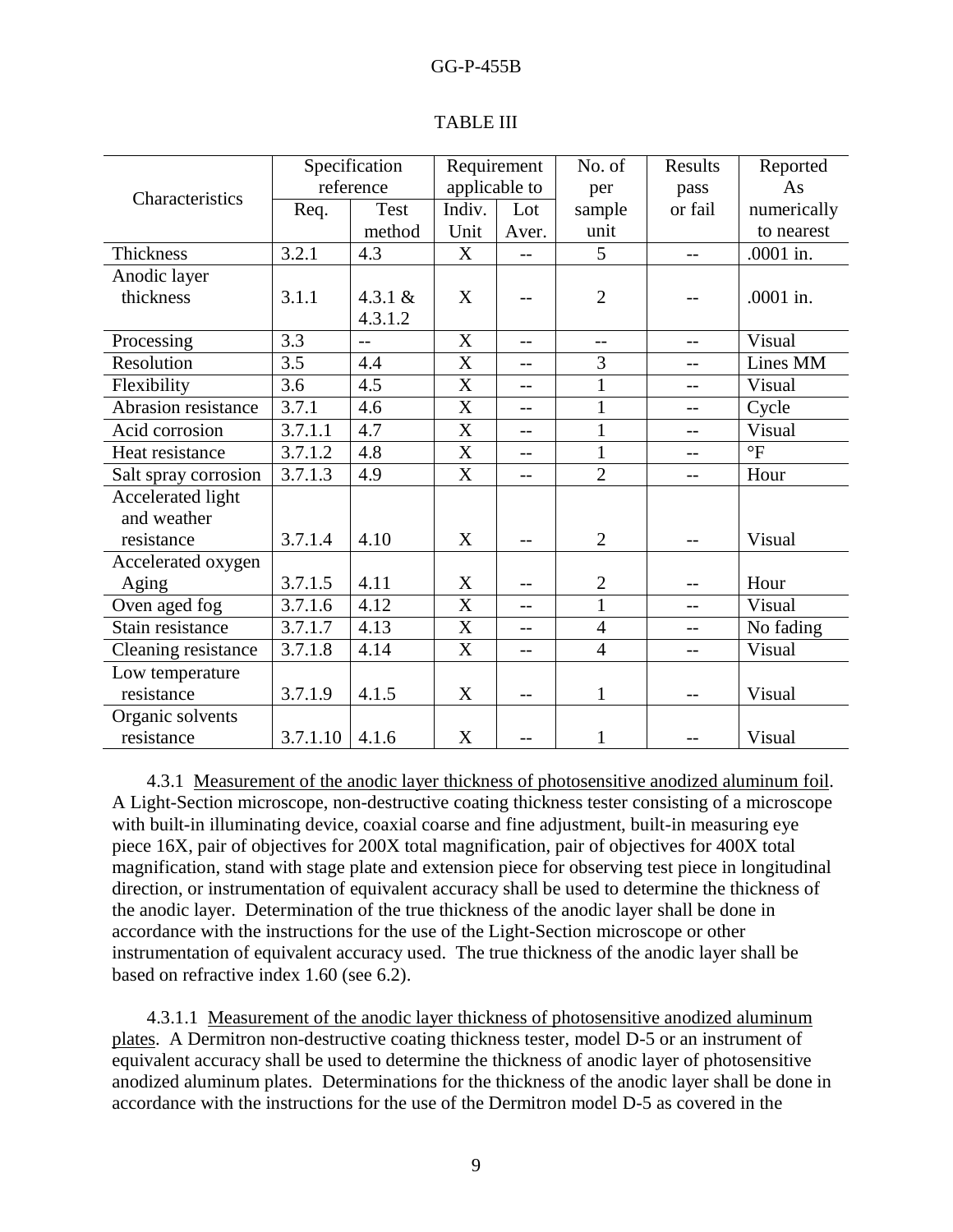detailed operating procedure for case III, or the applicable instructions of other instrumentation of equivalent accuracy used to make such determinations (see 6.3).

4.4 Resolution test. The equipment and methods specified in the following paragraphs shall be used to determine resolving power.

4.4.1 Test target. The test target shall be of the parallel line type consisting of clear lines on an opaque ground. A suitable test target is the Data Corporation 260 line per millimeter test target or the USAF-1951 (Buckbee Mears Co.) 0.25 to 0.227 line per millimeter test target. Other test targets of quality equal to or better than the test targets specified may be used (see 6.3).

4.4.1.1 Illumination. The light used to expose the test target shall be a good commercially available 200 watt second strobe light, modified to produce a collimated light source. The strobe light can be modified by cutting a 3<sup>4</sup>-inch diameter hole in the center of an opaque piece of cardboard and placing the cardboard over the strobe light so that the light passes only through the ¾ inch hole. Alternatively, a commercial available number 1 Photoflood bulb in a suitable reflector may be used for the exposure.

4.4.1.2 Method of test. Adjust the modified strobe light so that it will be 24 inches from the test plate to be exposed. Set the strobe for ¼ power and discharge once in order to make certain that there is no excess charge in the light. Under darkroom safelight conditions, place in a printing frame an unexposed and unprocessed photosensitive aluminum plate, with its emulsion side of the plate. The lines on the resolution target should be positioned perpendicular to the grain of the plate. Excellent contact between the plate and the resolution target is essential. There should be no dust either on the surface of the plate or the target itself. Close the printing frame. If the number 1 Photoflood bulb is used for the exposure, it shall be placed 6 inches from the test plate to be exposed.

4.4.1.3 Exposure duration. The exposure shall be in accordance with manufacturer's instructions.

4.4.1.4 Processing. The plate shall be completely processed in accordance with the manufacturer's recommendation.

4.4.1.5 Viewing microscope. The test sample shall be viewed in either a monocular or binocular 250 power microscope.

4.4.1.6 Resolving power. The criterion of resolution is the ability to count the lines in the body of the image of the test pattern. If the number of the lines is not in accordance with the resolution rating as indicated with the resolution target specified, the resolution is spurious resolution and the image is considered to be not resolved. In some patterns, when the lines cannot be counted in the body of the pattern, it is possible to count the lines in the target at the end of the image. In such cases, the image is considered to be not resolved. The resolution shall be not less than 150 lines per millimeter for grade A and not less than 25 lines per millimeter for grade B.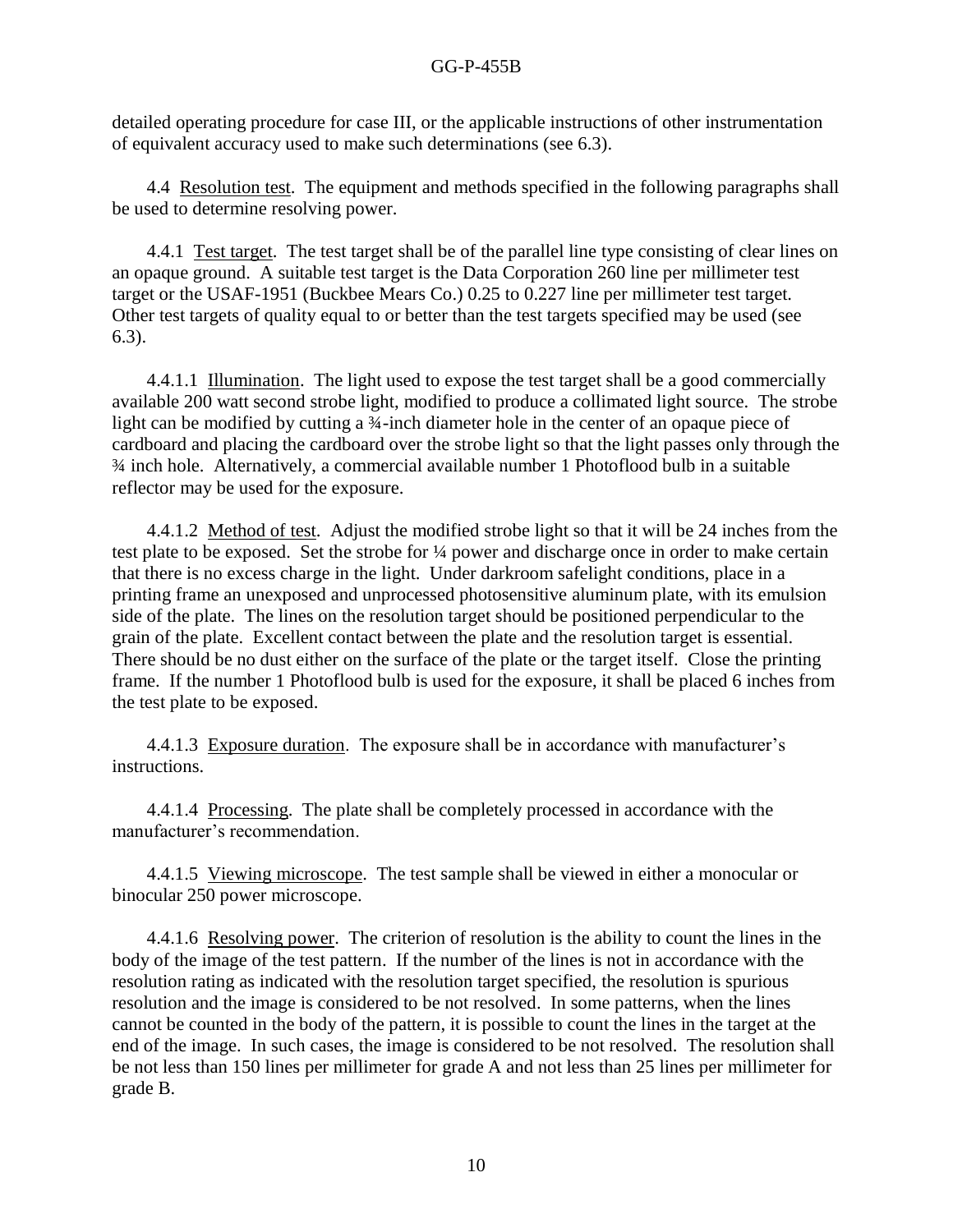4.5 Flexibility. The test specimen shall be 1 inch by 3 inches in size with a thickness of .032 inch and fully processed. The test specimen is placed between two ½ inch diameter steel rods. One end of the two rods is clamped in a vise while the other end is clamped together with a "C" clamp. The test specimen should be held firmly but not pinched. The test specimen is carefully bent 180 degrees to conform to the 1/8 inch diameter of one of the rods. After bending, the specimen is examined visually on both the tension and compression side of the bend. The bent area shall show no flaking, chipping, peeling or significant loss of legibility. Crazing of the anodic layer is permissible.

4.6 Abrasion. A fully processed specimen plate, 4 inches square with a  $\frac{1}{4}$  inch center hole is placed on the E100-125 specimen holder of a Taber Abraser, model 171 or equal, with CS-17 Calibrase Wheels and Wheel Refacer, model 200 or equal. The Taber 171 Abraser is available from Taber Instrument Corporation, North Tonawanda, New York (see 6.2). A total of 1000 grams weight is pinced on the abrading wheel mounting assembly. A pair of freshly refaced CS-17 Calibrase Wheels are mounted on the wheel shaft and the abrading heads are lowered carefully onto the specimen. The suction nozzle is adjusted to 1/16 of an inch above the specimen surface. The suction control is set to 50 points on the dial. The cycles and the abraser is then started. Visual examination of the specimen shall be made at each 1000 cycles for grade A material and at each 50 cycles for grade B material. The end point is indicated by the wear effect on the readability of the image. The entire test shall be run without intermittent refacing of the abrading wheels. There shall be no pronounced loss of readability at the end of 7000 cycles of grade A material and at the end of 200 cycles of grade B material.

4.7 Acid resistance. A fully processed sample, not less than 3 inches by 5 inches shall be placed in a glass beaker containing a 3% nitric acid solution, by volume, and maintained at room temperature for a period of 24 hours. At the end of the test period remove the sample from the acid and thoroughly wash and dry. The dried sample is then rubbed with a dry cloth to determine whether there has been any deterioration or softening of the layer. There shall be no softening of the layer or noticeable deterioration of the image.

NOTE: When handling nitric acid extreme caution should be exercised. To make a 3% nitric acid solution, dilute 15 ml of concentrated acid in 185 ml of water. Always pour the acid into the water, never pour the water into the acid. Failure to comply with the outlined procedure may cause acid to splatter or the glass beaker to shatter, which may cause serious injury to the eyes, face and hands.

4.8 Heat resistance. An electric oven large enough to accommodate a test sample 2 inches by 4 inches or 4 inches by 5 inches, and capable of maintaining a continuous heat of 1000 degrees F, shall be used for this test. A fully processed grade A sample, in either of the sizes specified above is placed in the electric oven which has been preheated to 500 degrees F. The temperature of the oven is then increased to 1000 degrees F, and maintained at this temperature for 10 minutes. Remove the grade A sample from the oven and visually examine. There shall be no pronounced legibility loss or degradation. Grade B samples shall be tested in the oven preheated to 110 degrees F. The temperature is then increased to 250 degrees F, and maintained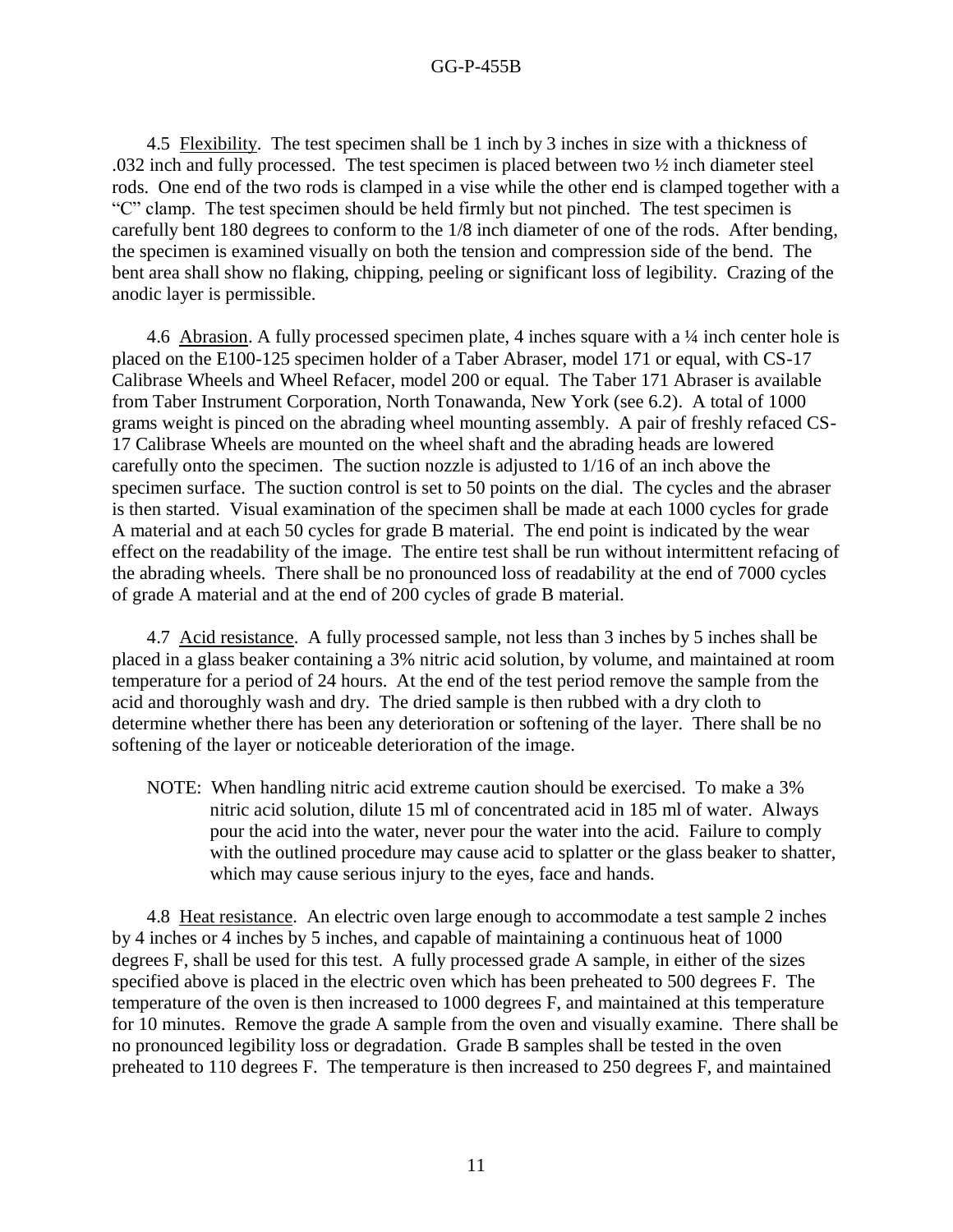at this temperature for 3 hours. Remove the grade B sample from the oven and visually examine. There shall be no pronounced legibility loss, fade or degradation.

4.9 Salt spray corrosion. Grade A plates and foils shall be subjected to a 720 hour salt spray (fog) test, and grade B plates and foils shall be subjected to a 150 hour salt spray (fog) test in accordance with method 811.1 of Fed. Test Method Std. No. 151.

4.10 Accelerated light and weather resistance. Four completely processed plates, 4 inches by 5 inches, shall be used for this test. The developed image should constitute 70 percent of the black. An area across the 4 inch dimension shall be masked with a 1 ½ inch wide and 0.020 inch thick, commercially available, black electrical plastic tape No. 520 or equivalent. The tape is wrapped so it overlaps the other side of the plate. The plates shall then be placed in a National Carbon Model X-1-A Weatherometer, employing copper-clad sunshine electrodes, Corex D filters, and water spray. Any weatherometer, similarly equipped, which will give equivalent results may be used. (The National Carbon Model X-1-A Weatherometer can be procured from Atlas Electrical Devices Company, 4114 North Ravenswood Avenue, Chicago 13, IL.) The grade A plate shall be exposed in the weatherometer for a period of 400 hours, grade B plate for a period of 150 hours and intermittently sprayed with tap water as outlined in method 5801 of CCC-T-191. Visual examination of the masked and unmasked area is made. There shall be no deterioration of the image area or pronounced loss of readability.

4.11 Accelerated oxygen aging. A fully processed sensitized aluminum plate shall be subjected to 96 hours of oxygen bomb aging at 300 pounds per square inch (p.s.i.) and a temperature of 70 °C as outlined in method 5852 of CCC-T-191 to determine conformance with 3.7.1.5. There shall be no deterioration of the image area or pronounced loss of readability.

4.12 Oven aged fog. A sample unexposed plate of applicable grade, packaged, and sealed in accordance with the manufacturer's normal packaging procedures, shall be placed in an electric oven which has been preheated to 80 °C. The pouch is left in the oven for a period of 72 hours. At the end of the test period, the pouch is removed from the oven and allowed to come to room temperature. The test plate is then exposed through a negative and processed in accordance with the manufacturer's instruction. A control plate of applicable grade which has not been oven aged is processed alongside the test plate. The test plate shall reproduce without serious loss of legibility. The test plate shall compare with the control plate in all respects.

4.13 Stain resistance. A sample plate, 4 inches by 5 inches, 0.032 inches thick, shall be completely processed in accordance with the manufacturer's instructions. The plates are rinsed in tap water and allowed to dry. A drop of tincture of iodine is placed on a black portion of the processed plate for 30 seconds. The plates are then washed with tap water and the spot where the iodine was placed is visually examined. There shall be no fading of the black. (To make a stock solution of tincture of iodine add 70 grams of iodine and 50 grams of potassium iodide to 50 ml. of water. Add alcohol to make up a total of solution of one liter.)

4.14 Cleaning resistance. The sensitized aluminum plates and foils shall withstand the effects of cleaning agents employed in P-C-137 and MIL-C-25769, applied by cold steam process, hose, brush, and hand wipe for a period of minute.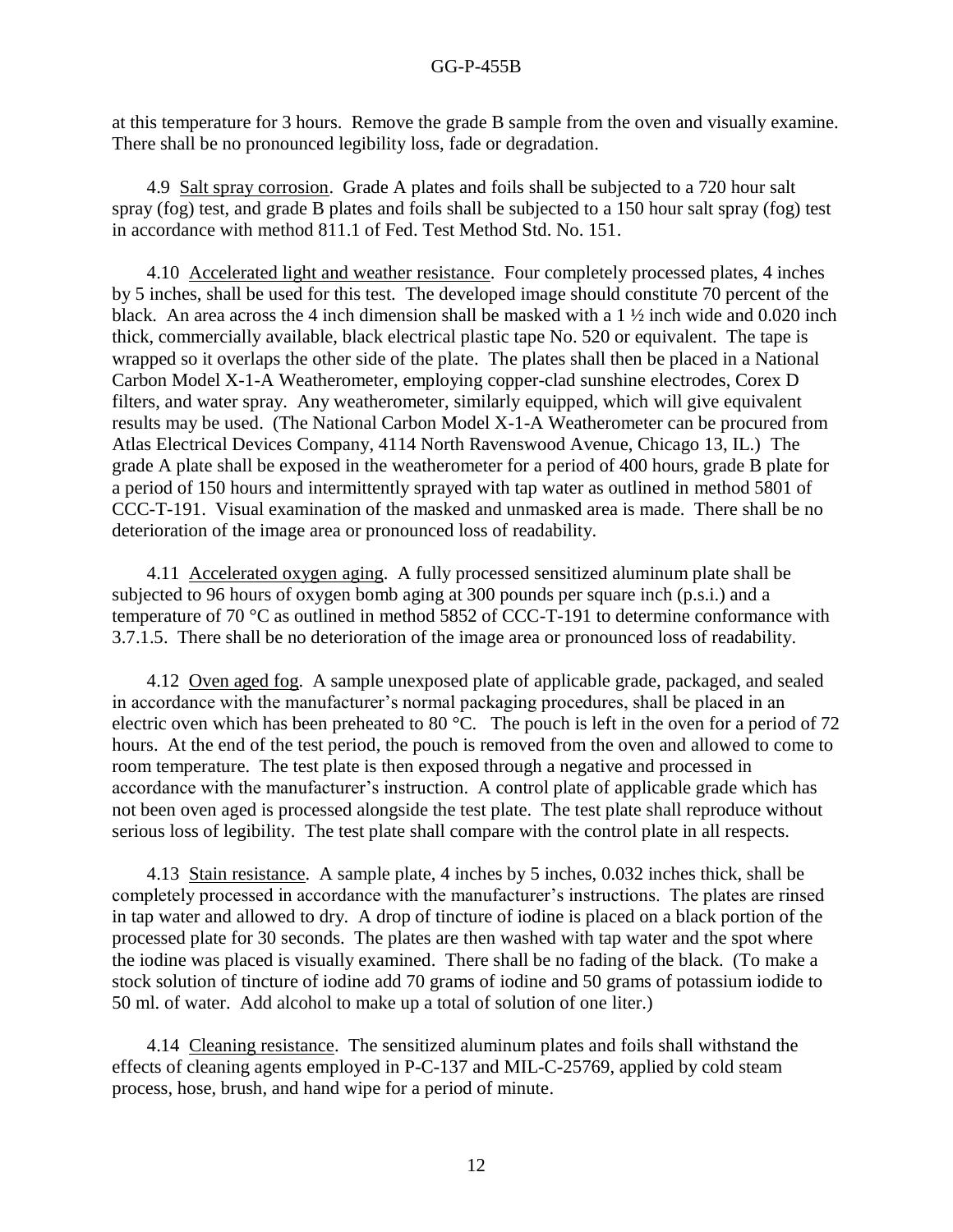4.15 Low temperature resistance. A sub-zero chamber, with a temperature control capable of maintaining a temperature of  $-50 \pm 1$ °C shall be used for this test. A fully processed sensitized aluminum plate 1 inch by 3 inches by 0.032 inches thick is placed in the low temperature chamber and held at a temperature of  $-50 \pm 1$ °C for a period of one hour. At the end of the one hour period, the test plate is removed from the test chamber. The plate is visually examined and shall show no flaking, chipping, peeling or significant loss of legibility.

4.16 Organic solvents resistance. Laboratory beakers or test tubes large enough to accommodate a 1 ½ inch wide test sample shall be used. The beaker or test tube shall be half filled with solvent. The test sample shall be a fully processed plate cut to the 1 ½ inch width, and of such a length that only part of it will be immersed in the test fluid. The test sample shall stand for a period of 24 hours in the test fluid at room temperature. At the end of the 24 hour period, the test sample is removed from the solution, visually examined and scratched to determine if there has been any softening of the oxide layer. Both the totally immersed areas of the test sample and the air-solvent interface shall be evaluated. There shall be no noticeable loss of legibility, staining, attack, or softening of the legend surface. Test sample shall satisfactorily pass the above test in each of the solutions specified in 3.7.1.10.

## 5. PREPARATION FOR DELIVERY

## 5.1 Packaging.

5.1.1 Level A or C. Packaging shall be level A or C as specified (see 6.2).

5.1.2 Level A. The sensitized aluminum plates and foils shall be packaged in units as specified (see 6.2). Unless otherwise specified, the plates and foils shall be interleaved and securely wrapped in chemically and photographically inert paper to protect the sensitized aluminum plates and foils from moisture, light, and handling. The package of plates and foils shall be adequately sealed with a water-resistant tape conforming to PPP-T-60. Each package of sensitized plates and foils shall be preserved in accordance with method 1C of IL-P-116.

5.1.3 Level C. The sensitized aluminum plates and foils shall be packaged in accordance with the contractor's commercial practice.

5.2 Packing. Packing shall be level A, B, or C, as specified (see 6.2).

5.2.1 Level A. Plates and foils packaged as specified in 5.1 shall be packed in a fiberboard box conforming to PPP-B-636, class weather-resistant, grade V3c or V3s. The gross weight of each pack shall not exceed 150 pounds. The containers shall be closed in accordance with the appendix to PPP-B-636. Strapping shall not be required.

5.2.2 Level B. Plates and foils packaged as specified in 5.1 shall be packed in containers conforming to PPP-B-636, class domestic. The gross weight shall not exceed 150 pounds.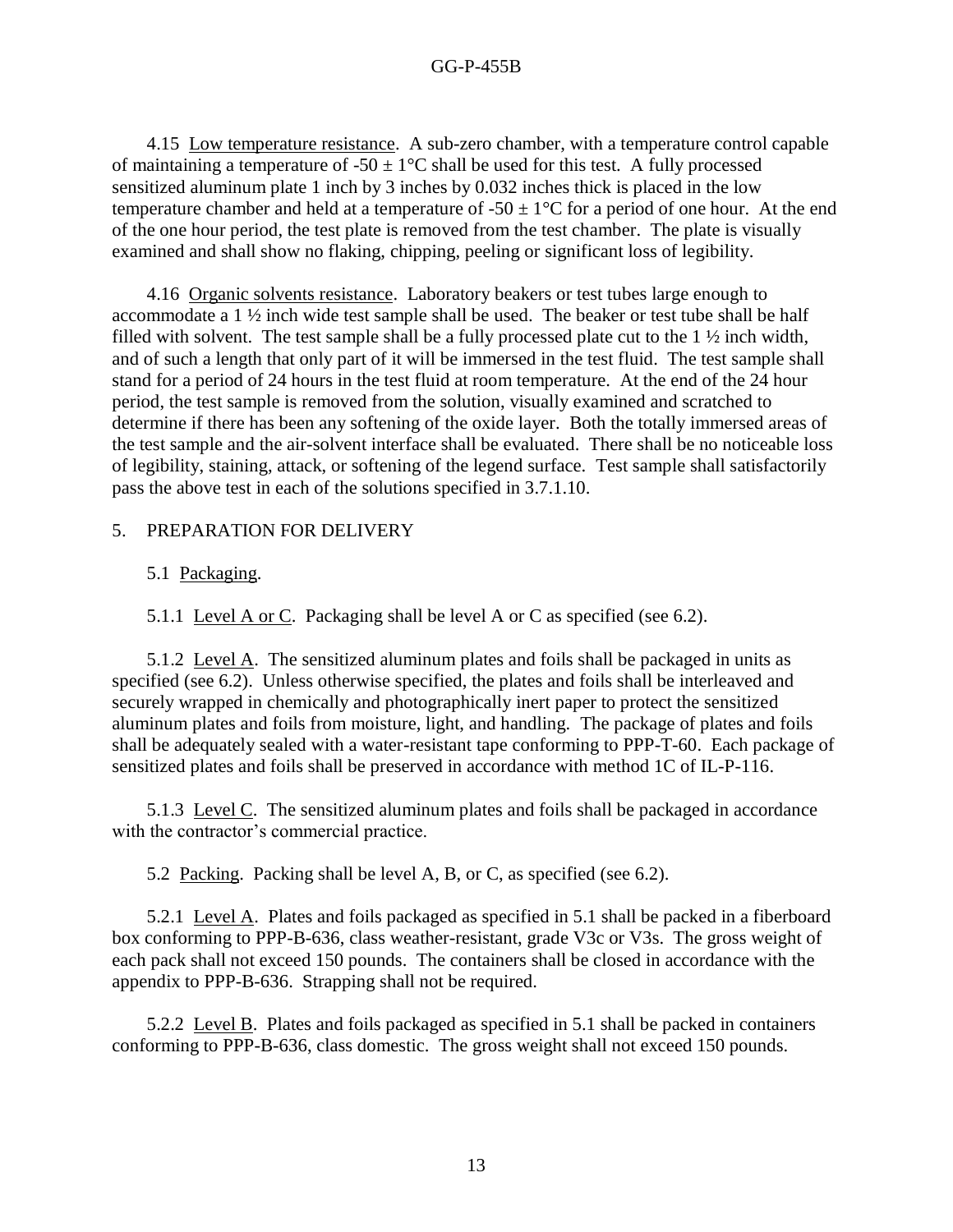5.2.3 Level C. Plates and foils packaged as specified in 5.1 shall be packed to ensure carrier acceptance and safe delivery at destination in containers complying with the rules and regulations applicable to the mode of transportation.

## 5.3 Marking.

5.3.1 Labeling. Military and civil agencies. Unless otherwise specified (see 6.2) commercial labeling of the unit and intermediate packages will be acceptable, provided that the label includes in legible characters the following information:

- 1. Type, class and grade.
- 2. Manufacturer's name
- 3. Trade name of product
- 4. Size (width, length and thickness)
- 5. Quantity
- 6. Coating or emulsion numbers
- 7. Expiration date
- 8. Specification

The labels shall also include in bold type, and in a contrasting color such as red, the following precautionary sentences:

## PLATES, PHOTOSENSITIVE ALUMINUM STORE IN A COOL DRY LOCATION AWAY FROM RADIOACTIVE MATERIALS OPEN ONLY IN A PHOTOGRAPHIC DARKROOM OR SUBDUED LIGHT

The labels shall be placed in such a manner that they will not be damaged when the package is opened.

5.3.2 Exterior containers. Military agencies. Unless otherwise specified in the contract or purchase order, the shipping containers shall be marked in accordance with MIL-STD-129, except that the dimensions of the exterior container need not be included. The nomenclature shall be:

## PLATES, PHOTOSENSITIVE ALUMINUM

Trade name of product, grade, class, size (width, length and thickness), expiration date, emulsion or coating numbers, shall be clearly marked on the containers. The additional precautionary marking in 5.3.1 shall appear thereon.

5.3.3 Exterior containers. Civil agencies. Unless otherwise specified in the contract or purchase order, shipping containers shall be marked in accordance with Fed. Std. No. 123. The nomenclature shall be:

## PLATES, PHOTOSENSITIVE ALUMINUM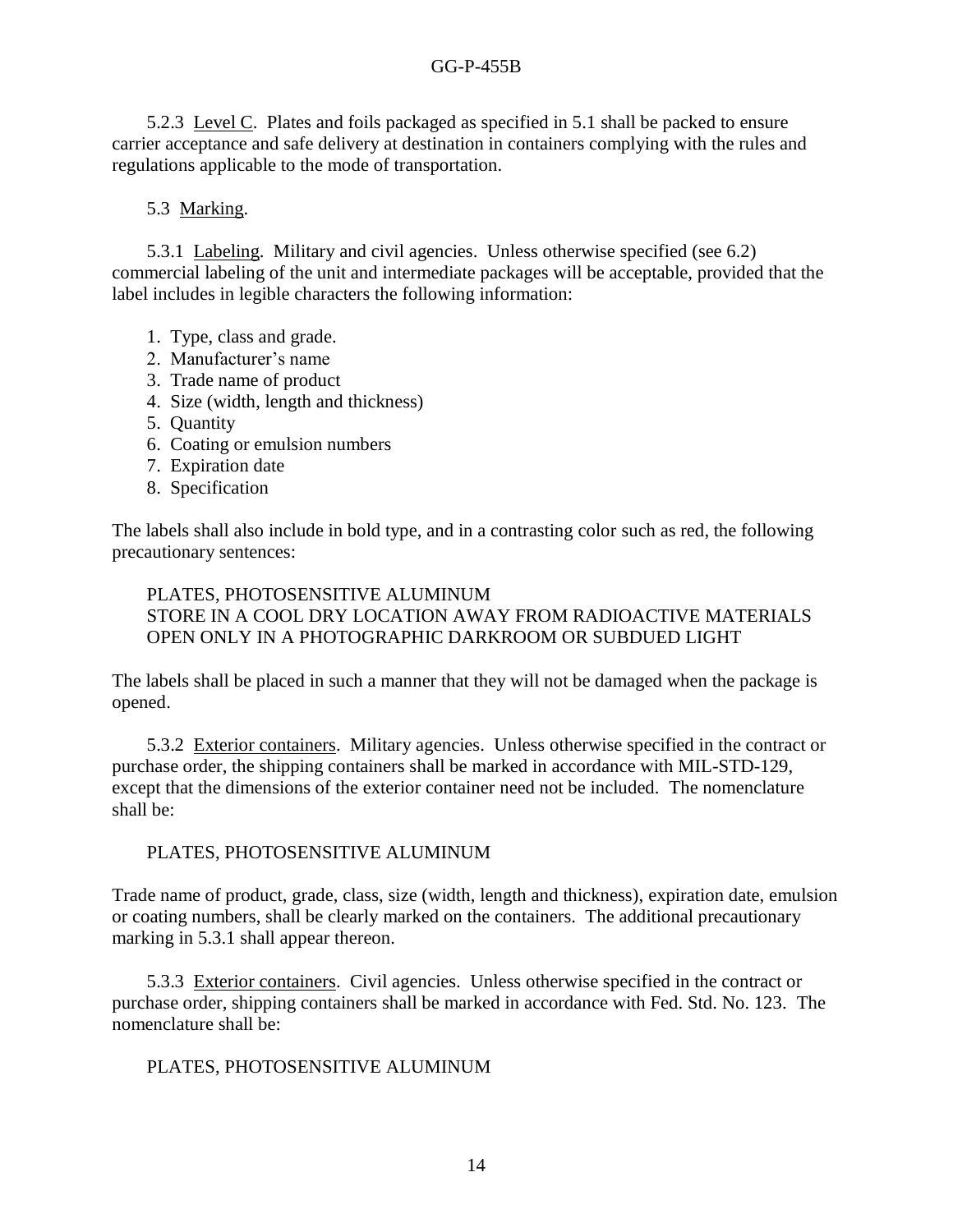Trade name of product, grade, class, size (width, length and thickness), expiration date, emulsion or coating numbers, shall be clearly marked on the containers. The additional precautionary marking in 5.3.1 shall appear thereon.

## 6. NOTES

6.1 Intended use. The sensitized aluminum plates and foils covered by the specification are intended for use in the reproduction of line or continuous tone images by means of photographic or photo-etching processes. The latent image may be formed either by contact or projection printing methods in accordance with equipment and procedures recommended by the manufacturer.

6.2 Ordering data. Purchasers should select the preferred options permitted herein and include the following information in procurement documents:

- (a) Title, number and date of this specification
- (b) Type, grade, and class (see 1.2.1)
- (c) Width, length and thickness (see 3.2)
- (d) Selection of samples (see 4.2)
- (e) Levels of packaging and packing (see 5.1 and 5.2)
- (f) Marking and labeling (see 5.3)
- (g) Preproduction samples are or are not required

6.3 Cross reference of classification. The items covered by this specification may be binned with prior items. The difference between the basic specification and this revised specification is shown in the cross reference below (see 1.2.1).

| Basic specification | This specification           |
|---------------------|------------------------------|
| Grade A - anodized  | Type I (grades $A$ and $B$ ) |
| Grade B - anodized  | Type II (grades A and B)     |

6.4 Apparatus used for determining tests. The following apparatus, or other appropriately designed equipment or chemicals which will give equivalent results, is obtainable at the corresponding listed sources:

- (1) Dermitron, model D-5 Unit Process Assemblies, Inc. 53-15 37<sup>th</sup> Avenue Woodside 77, Long Island, NY
- (2) Sandoz, Inc. 61 Van Dam Street New York 13, NY
- (3) Data Corporation 7500 Old Xenia Pike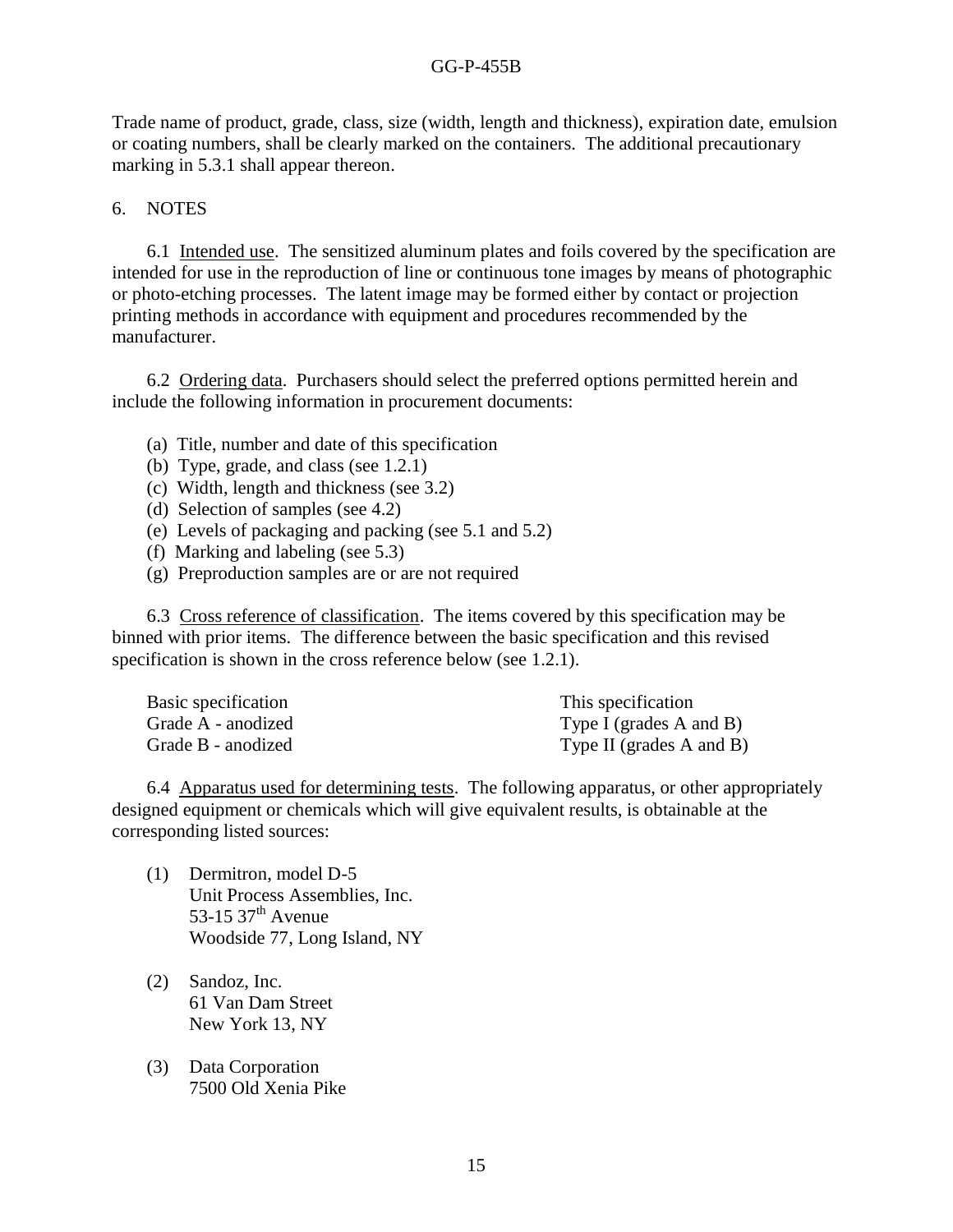Dayton 31, Ohio

- (4) Tabor Abraser Model 174 Tabor Instrument Corporation North Tonawanda, NY
- (5) Weatherometer Model X-1-A Atlas Electrical Devices Co. 4114 North Ravenswood Avenue Chicago 13, IL
- (6) Light-Section Microscope Carl-Zeiss, Inc. 444 Fifth Avenue New York 18, NY
- (7) Buckbee Mears Co. St. Paul, MN 55101
- 6.5 Definitions.

6.5.1 Photographic process. A completely photographic procedure in which a latent image is formed in a light sensitive coating dispersed throughout the pores of the anodic layer of aluminum oxide. The real or visible image is brought out under darkroom conditions similar to those used to develop ordinary photographic prints.

6.5.2 Photo etching process. A photo-chemical procedure in which a latent image is formed in a layer of polymeric resin by photographic methods, leaving the exposed area covered by a layer of chemical resist. The unexposed salts are washed away and the unprotected areas chemically etched to bring the protected areas into relief.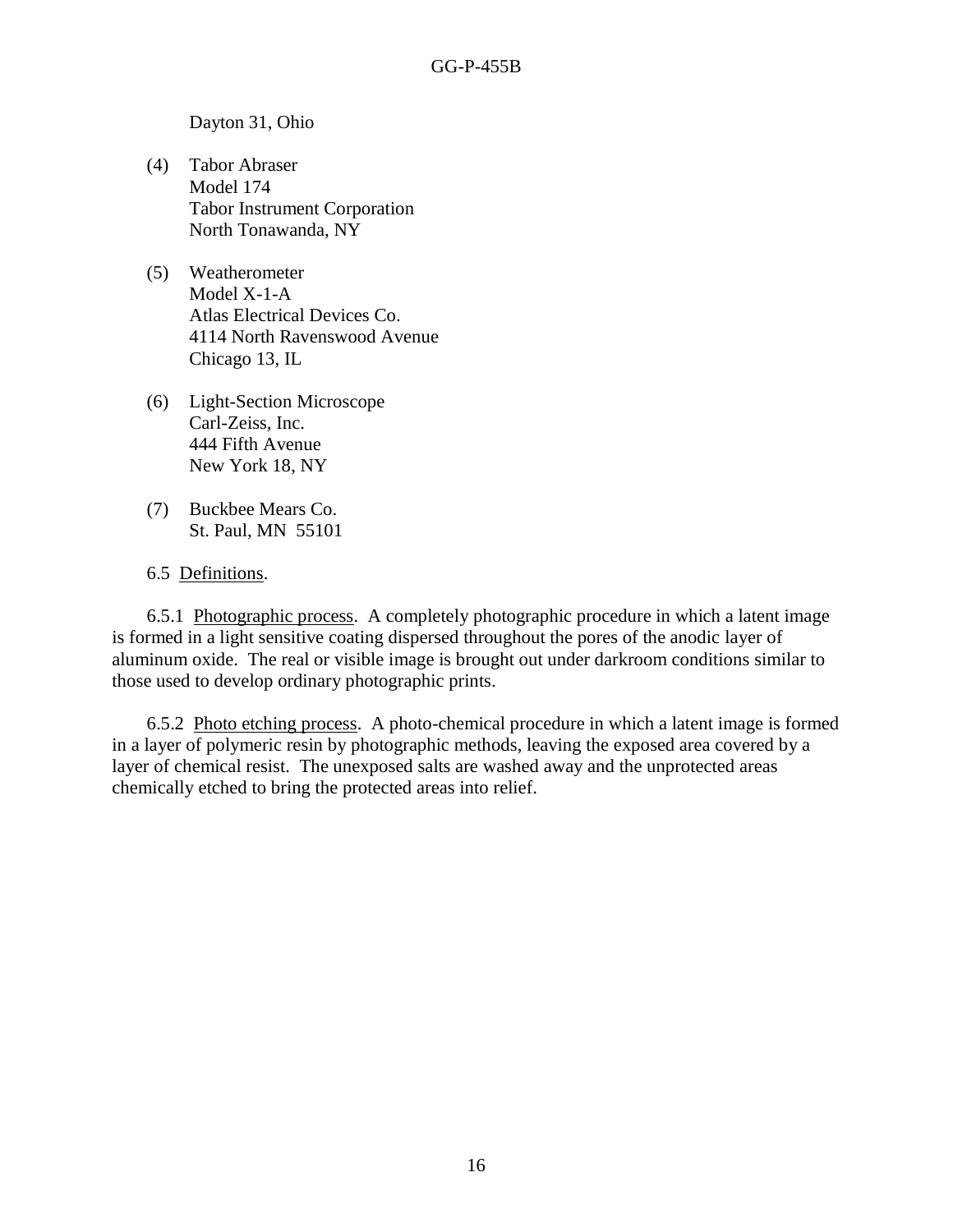# MILITARY INTEREST:

Custodian:

 Army - EL Navy - NASC Air Force - 70

Review activities: Army - MO Navy- NASC Air Force - 70, 85